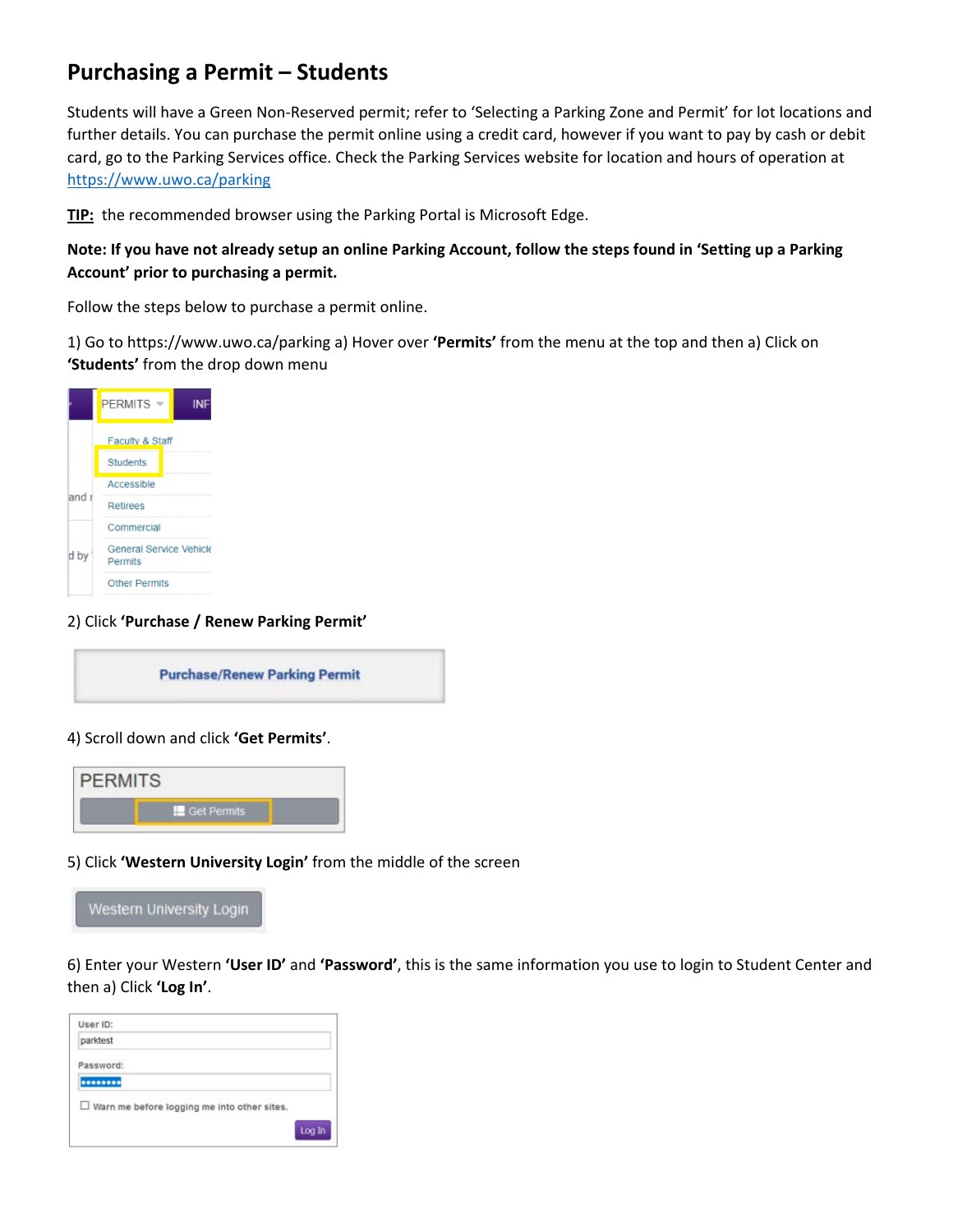7) Click **'Next'** to continue.



8) Select **'AVI Tag Deposit'** to purchase your Hang Tag (\$30) a) You will need to pick up your hang tag in person. Information on hang tag pick up will show on your receipt after you have paid.

| <b>Select</b> | Permit<br>Quantity<br>Fee | Deposit | <b>Permit Description</b>               |
|---------------|---------------------------|---------|-----------------------------------------|
|               | \$0.00                    | \$##.## | <b>AVI Tag Deposit / AVI</b><br>Deposit |

9) Select the 'Permit Description' that matches the time frame when you would like to park. a) i.e. **'Student Nonreserved / GNR Summer ending Aug 31'** 

**TIP:** an annual permit begins on Sept 1 and expires on Aug 31, regardless of when it is purchased. If Green Student permits are sold out then you will see a message indicating that 'account is not eligible to purchase a permit'. If this occurs, email wparking@uwo.ca for available options.

|  |                |        | <b>Student Non-reserved</b> |            |            |
|--|----------------|--------|-----------------------------|------------|------------|
|  | <b>S###.##</b> | \$0.00 | / GNR Summer ending         | 2019/05/01 | 2019/08/31 |
|  |                |        | Aug 31                      |            |            |

10) Click the **'Check Boxes'** to agree to the Rules and Regulations. a) To review the rules and regulations click **'Parking Rules and Regulations'** b) Click **'Next'** to continue



11) Click **'Add Vehicle'** to add your vehicle information. a) If your vehicle has been previously added, go to step #14.

**TIP:** Western uses Licence Plate Recognition (LPR) to verify that only authorized and registered vehicles are using campus lots. It is important to keep your vehicle information up to date to avoid getting a parking ticket. For more information about Licence Plate recognition, go to:

[https://www.uwo.ca/parking/modernization/license\\_plate\\_recognition\\_lpr.html](https://www.uwo.ca/parking/modernization/license_plate_recognition_lpr.html)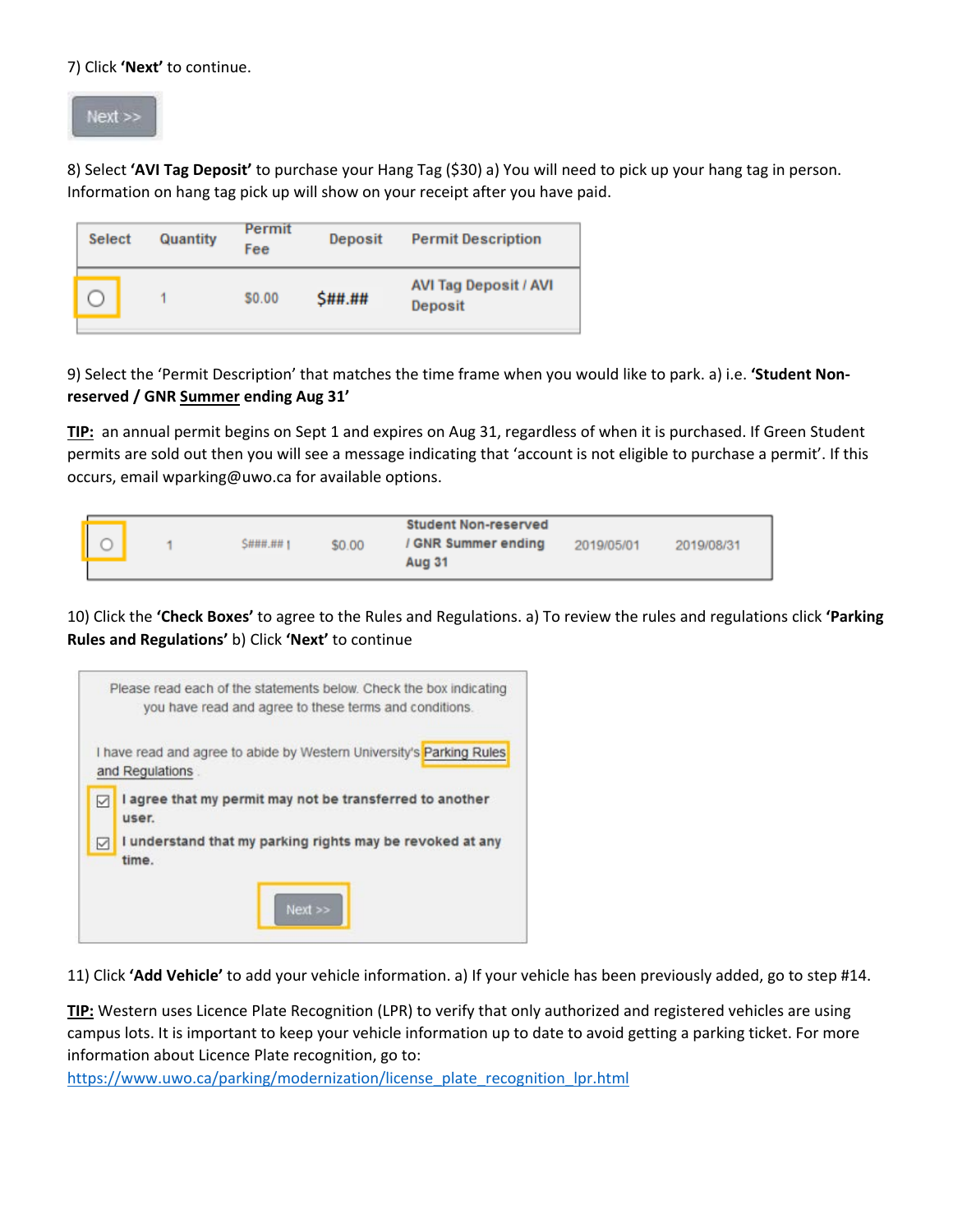

12) Enter the **'License Plate Number'** for the first vehicle you may be parking on campus.

| Plate Number (No spaces eg: AAVV561)           |  |       |  |  |  |  |
|------------------------------------------------|--|-------|--|--|--|--|
| ABCD123                                        |  | $\pm$ |  |  |  |  |
| Plate Number (No spaces eg: AAVV561) (confirm) |  |       |  |  |  |  |
| ABCD123                                        |  | ÷     |  |  |  |  |

Continue selecting your vehicle properties using the drop down arrows.

- a) Select your **'Relationship to vehicle.'**
- b) Select the **'Province/State'** of your vehicle.
- c) Select the **'Make'** of your vehicle.
- d) Select the **'Model'** of your vehicle. a) If your model is not yet available, leave it blank.
- e) Select the **'Colour'** of your vehicle.
- f) Select the **'Style'** of your vehicle.

13) Once all the vehicle properties have been selected, click **'Next'**.

14) Click **'Add another vehicle'**, if applicable, OR a) Select the vehicle you just added and click **'Next'** to continue. This attaches the vehicle to your permit and authorizes it to park in campus lots.

|        |                | Select your Vehicles for Permit                                                                                                                                                             |             |          |         |        |  |
|--------|----------------|---------------------------------------------------------------------------------------------------------------------------------------------------------------------------------------------|-------------|----------|---------|--------|--|
|        |                | Select the vehicle(s) that are currently on your record that you want to use with your permit. If you need to add new<br>vehicles, choose "Add Vehicle" below. When finished, click Next >> |             |          |         |        |  |
| Select | <b>State</b>   | <b>Plate Number</b>                                                                                                                                                                         | Year        | Make     | Model   | Color  |  |
| ☑      | <b>ONTARIO</b> | ABCD123                                                                                                                                                                                     | 2012        | Chrysler | LeBaron | Purple |  |
|        |                |                                                                                                                                                                                             | Add Vehicle |          |         |        |  |
|        |                |                                                                                                                                                                                             | $Next$ >>   |          |         |        |  |